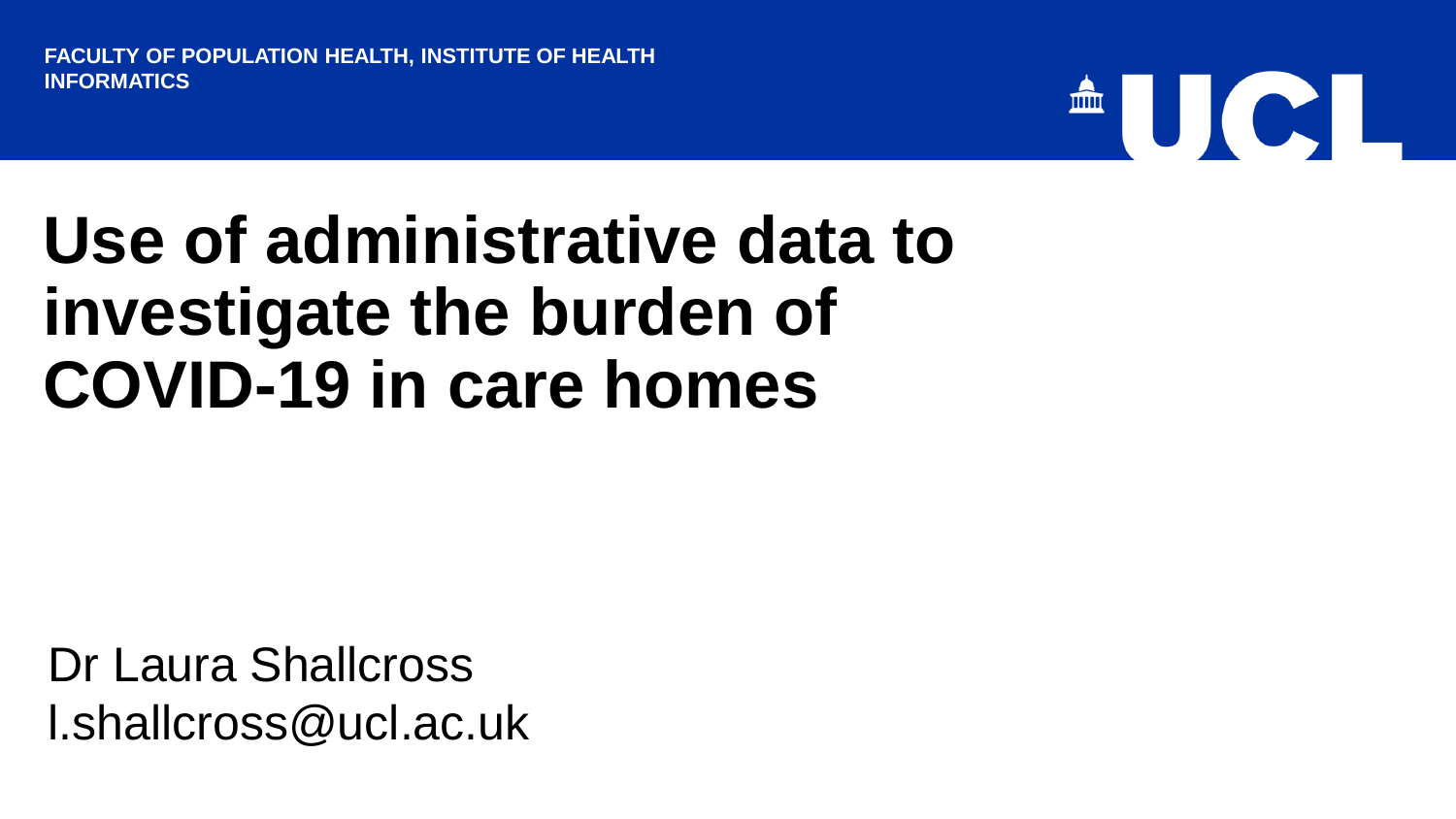

### **Number of deaths of care home residents from 28/12/19 – 12/6/20, England and Wales**

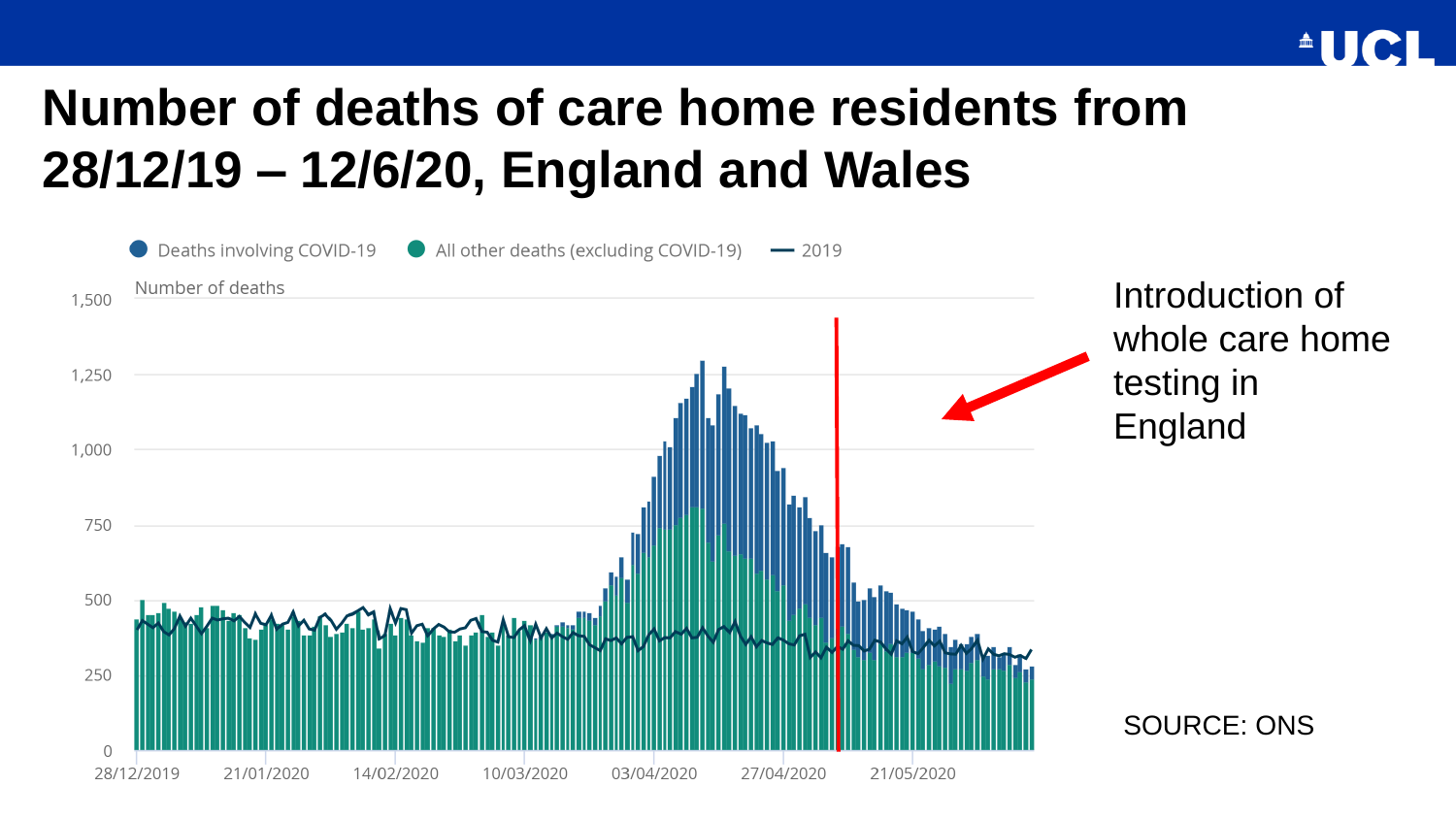

#### **How to measure burden of COVID-19 in care homes?**

#### **SOME TESTING IN CARE HOME POPULATION**

#### **REGULAR? TESTING IN CARE HOME POPULATION**

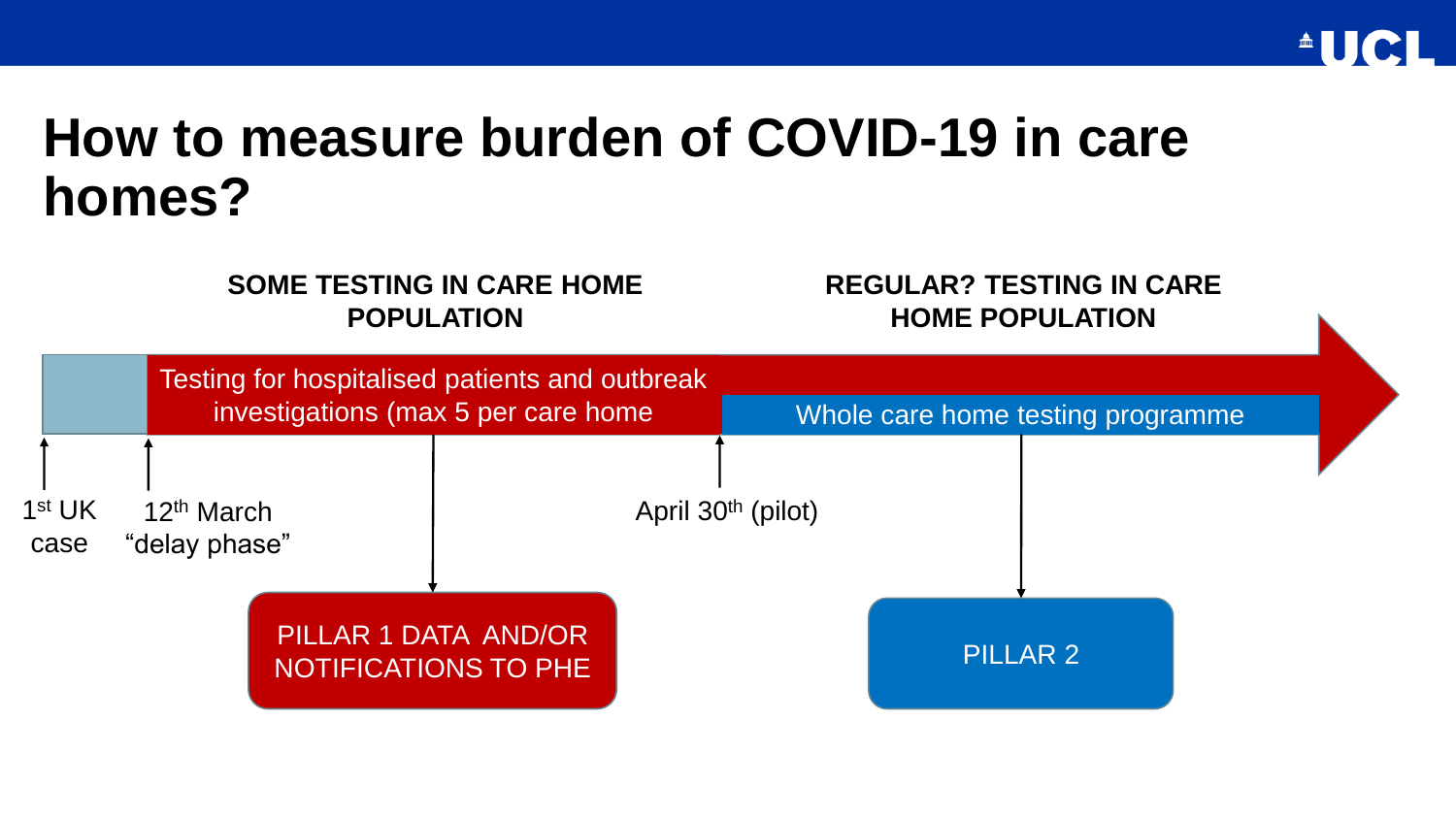

### **COVID-19: Impact and Burden in Care Homes (CATCH-19)**

- **1. Use routine data to investigate the burden of COVID-19 in care home staff and residents**
- **Incidence of and risk factors for suspected and confirmed infection**
- **Incidence of and risk factors for mortality in residents**
- 2. Undertake qualitative interviews with care home staff to understand the impact of the pandemic on staff and residents and ways of working in the care home (collaboration with UCL Centre for Behaviour Change)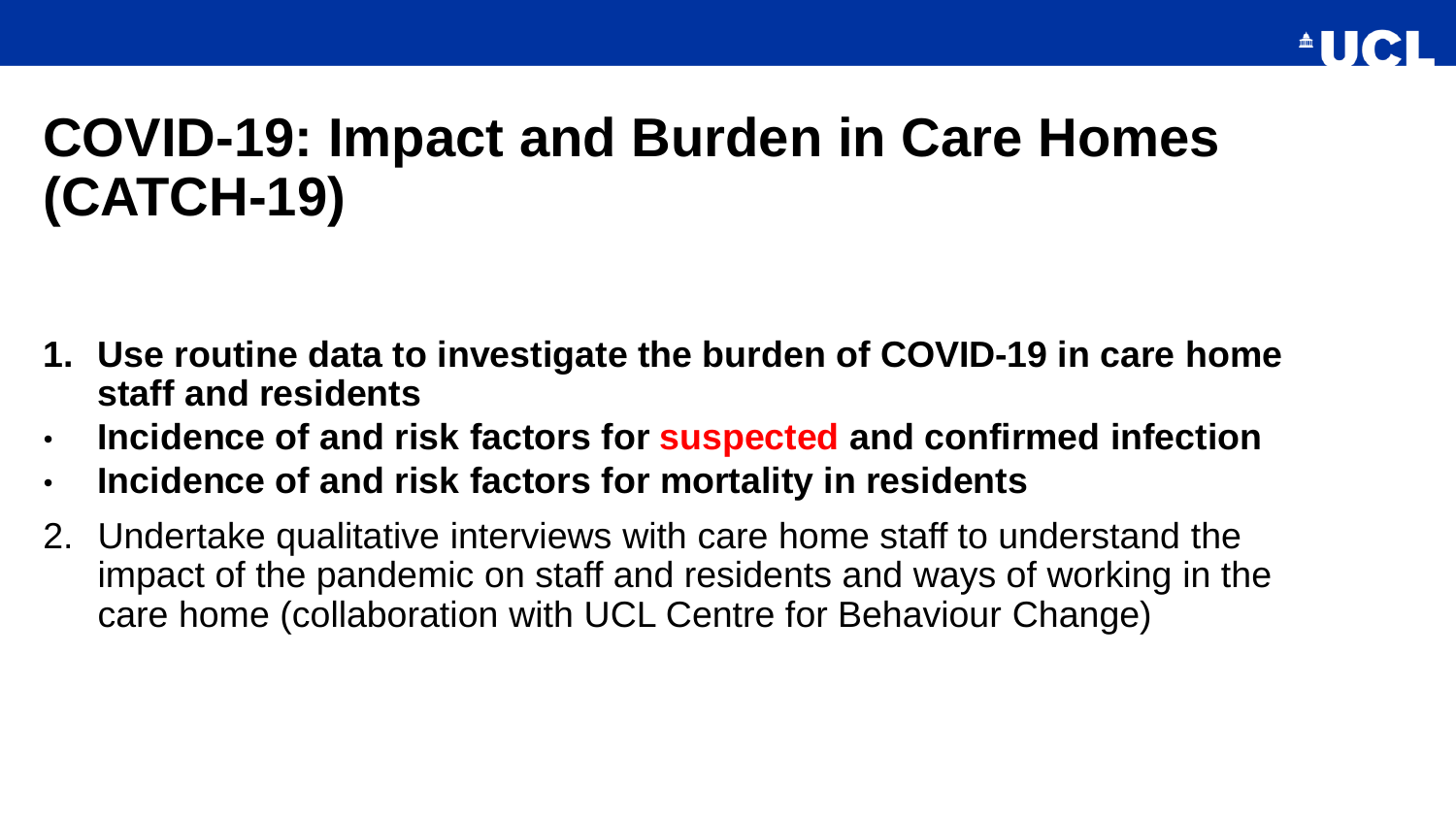#### **Collaboration with Four Seasons Healthcare**

| <b>Datasets</b>                                        | <b>Details</b>                                                                                                                           |
|--------------------------------------------------------|------------------------------------------------------------------------------------------------------------------------------------------|
| Active surveillance system for<br>COVID-19 (aggregate) | Daily tallies of suspected and<br>confirmed infections and COVID-19<br>related deaths reported by care<br>home managers (aggregate data) |
| Administrative datasets (individual)*                  | Demographics, dates of care home<br>entry and exit; care home<br>characteristics                                                         |
| Incident reporting (individual)*                       | Individual-level data recorded on a<br>range of incidents including COVID-<br>19 infections                                              |

\*Linked using combination of forename, surname and care home ID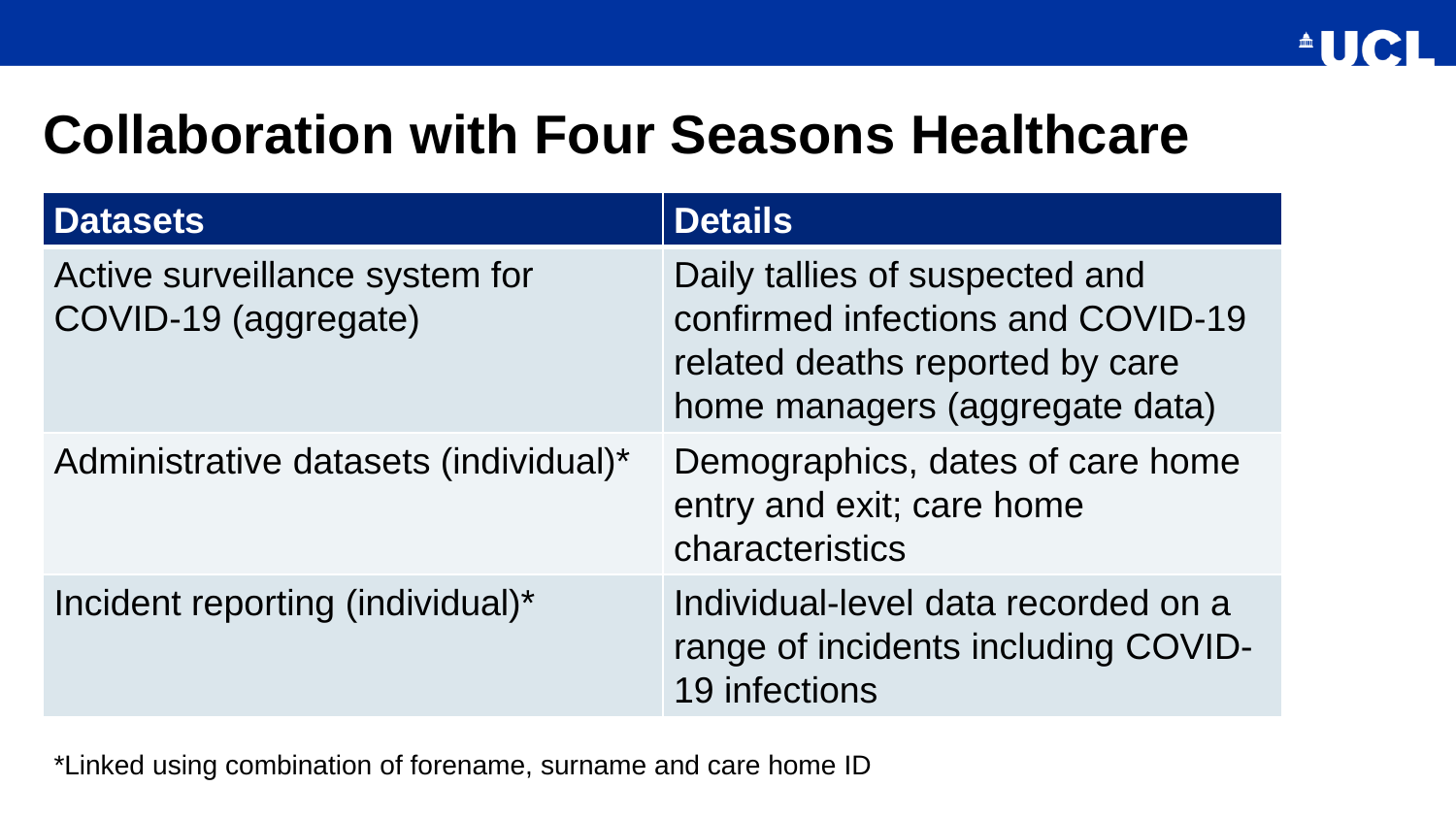

#### **Collaboration with Four Seasons Healthcare**

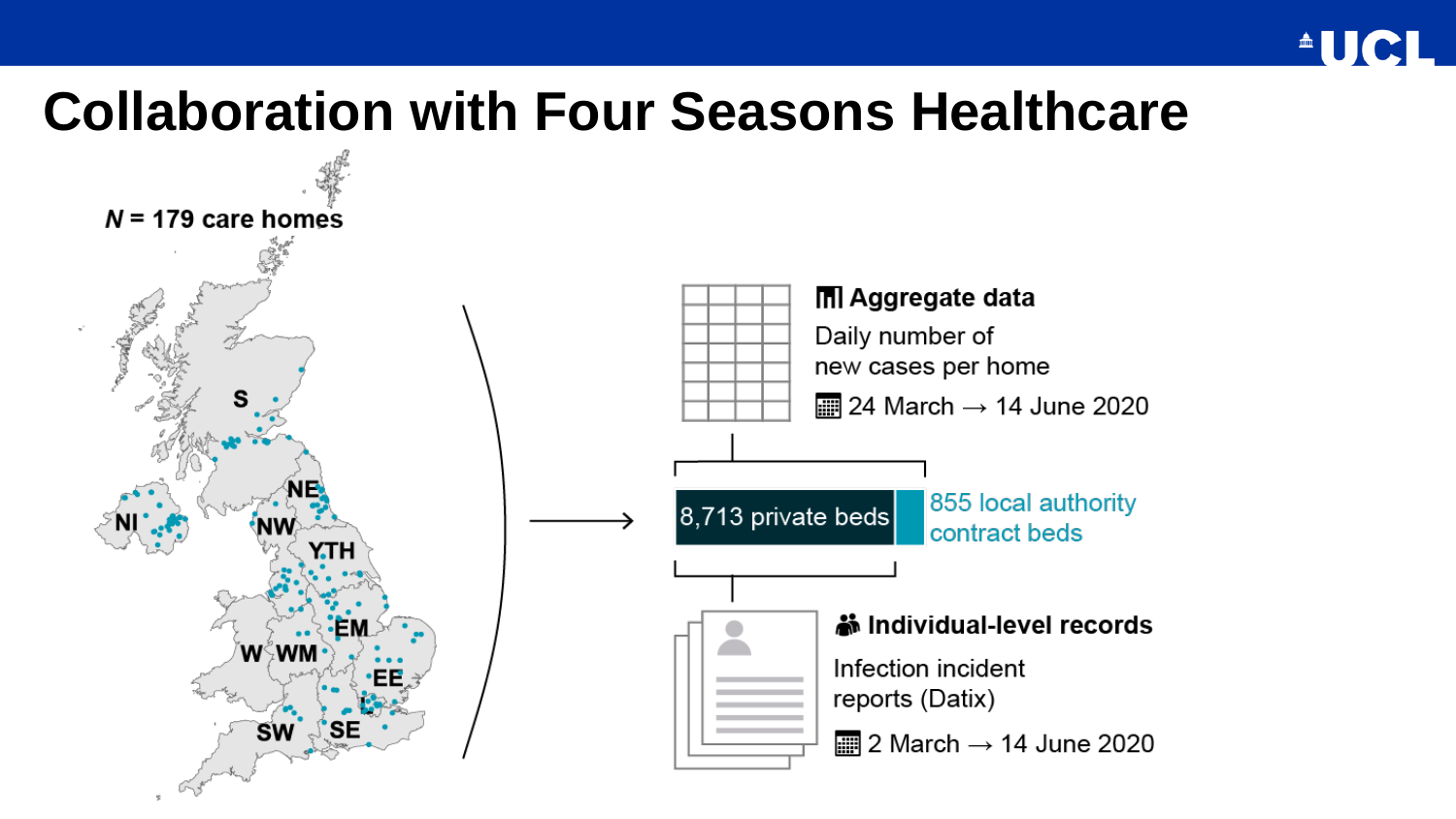#### **Cumulative incidence of suspected and confirmed infection in staff and residents (daily tallies)**

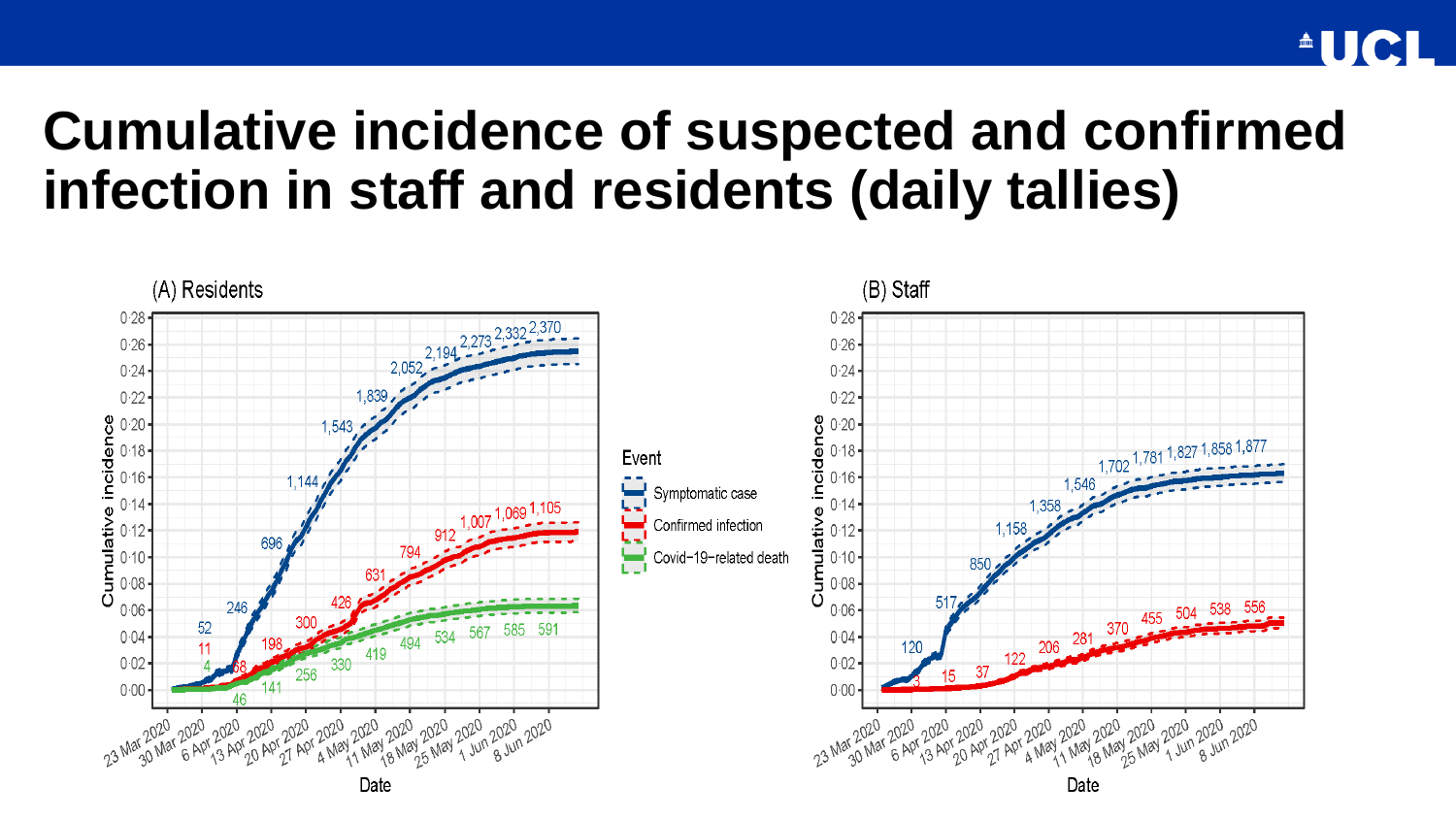### **Incidence of suspected and confirmed infection (daily tallies)**

| <b>Group (number)</b> | <b>Number with Symptoms</b><br>(Cumulative Incidence %) | <b>Number with Confirmed</b><br>infection (Cumulative<br>incidence %) |
|-----------------------|---------------------------------------------------------|-----------------------------------------------------------------------|
| Residents n=9339 2075 | (22.2%; 95% CI: 21.4-23.4)                              | 951<br>$(10.2\%; 95\% \text{ Cl}: 9.6-10.8\%)$                        |
| Staff $n=11604$       | 1892<br>$(16.3\%; 95\% \text{ Cl: } 15.6-17.0)$         | 585<br>(5.0%; 95% CI: 4.7-5.5                                         |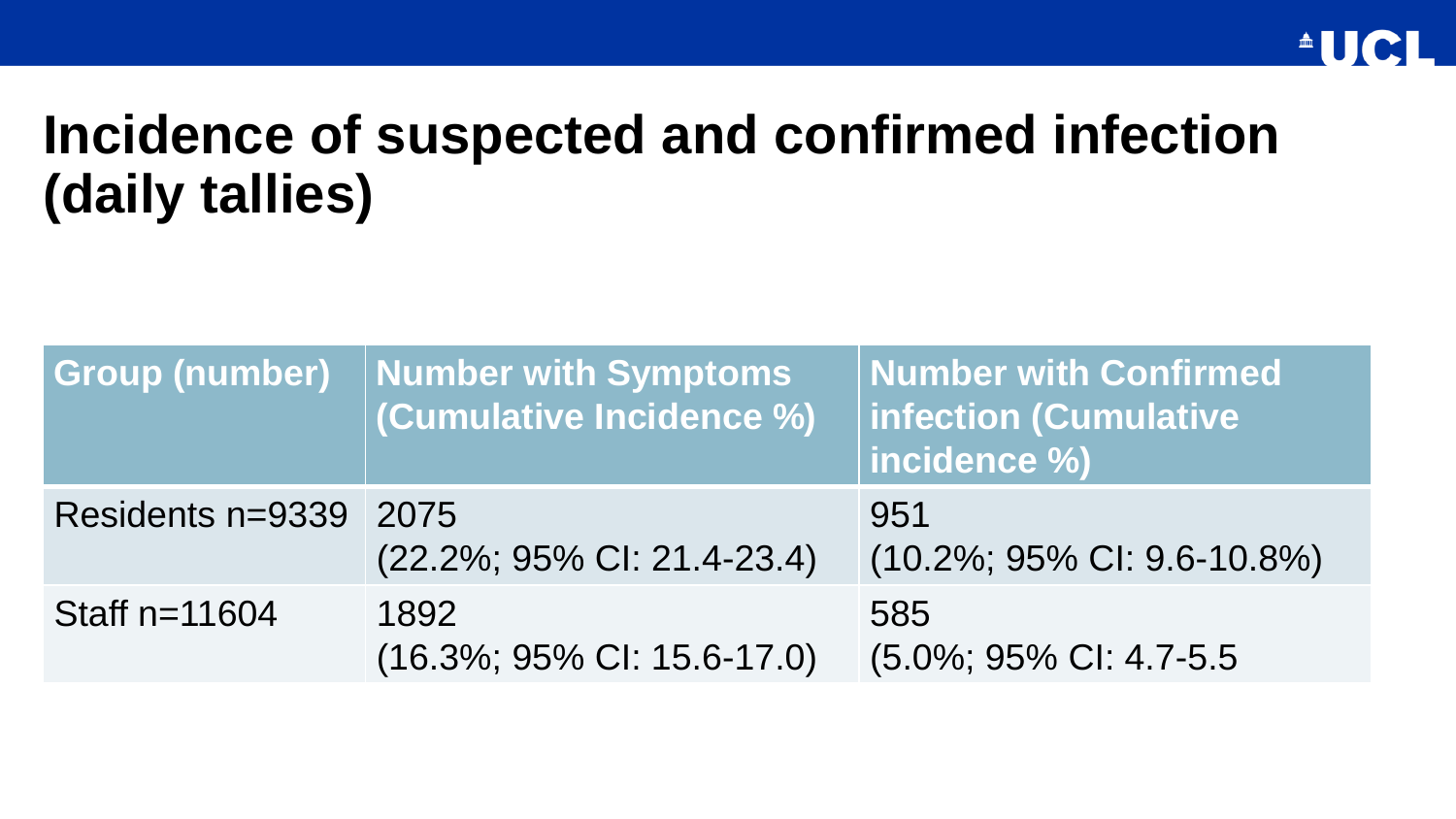#### **Mortality in residents and comparison with community prevalence (aggregate data)**

- 526 COVID-19 related resident deaths (crude, cumulative incidence of 5.6%; 95% CI: 5.2-6.1%
- 24.7% of these deaths took place in hospital
- Rate of confirmed infections was 13-fold higher in care home residents compared to the community population based on comparison to the ONS household survey (IRR =  $12.7$  [8.9; 18.3])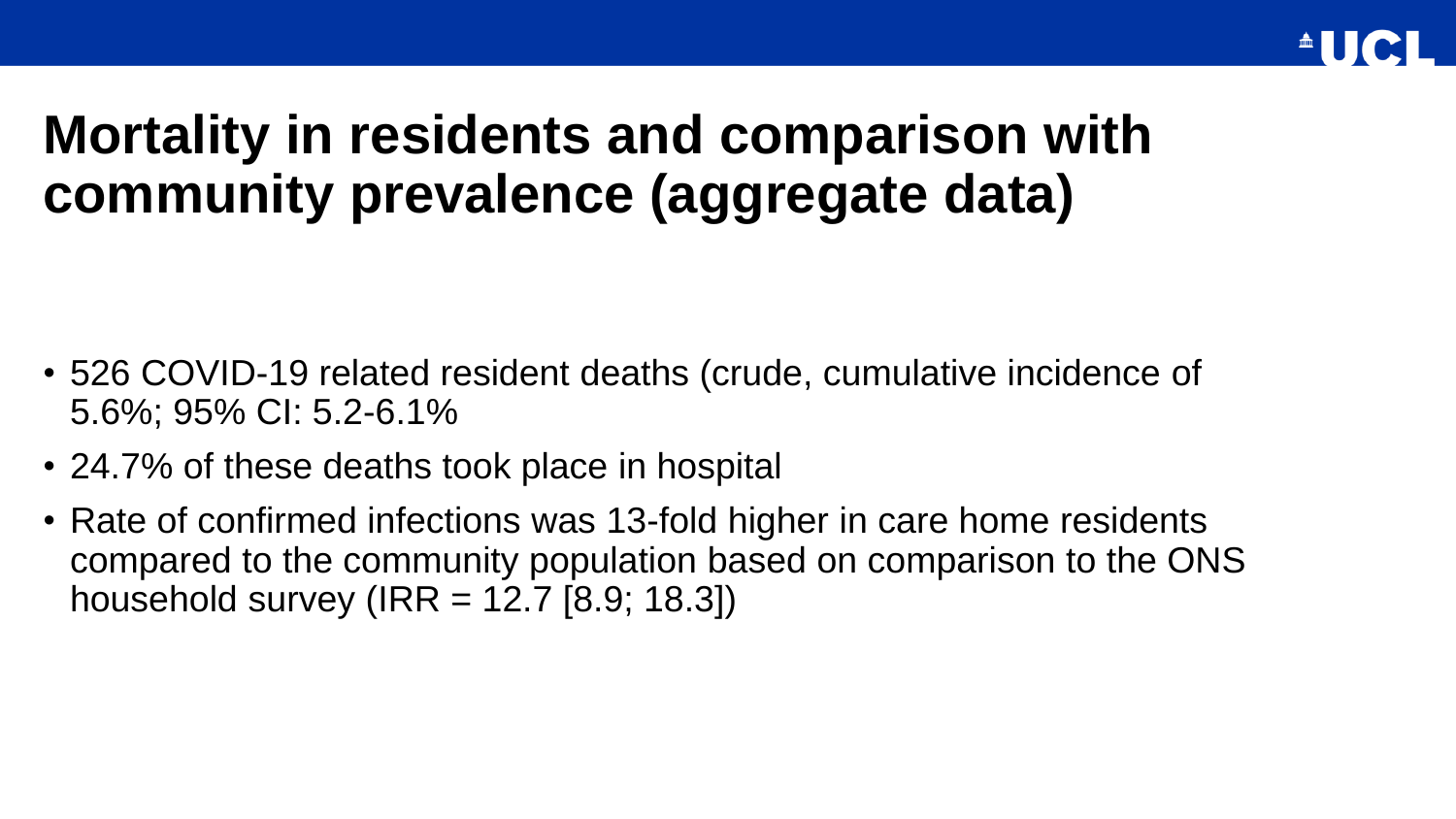#### **Case fatality (incidents dataset)**

| <b>Age (years)</b> | <b>Sex</b> | <b>Number</b> | Confirmed<br><i>infections</i> | <b>Total deaths</b> | Deaths in<br>confirmed<br><b>infections</b> | <b>Case-fatality rate</b><br>$(\%)$ |
|--------------------|------------|---------------|--------------------------------|---------------------|---------------------------------------------|-------------------------------------|
| $<$ 75             | F          | 712           | 48                             | 87                  | 9                                           | 18.8 [8.9; 32.6]                    |
| $75 - 84$          | F          | 1,687         | 114                            | 254                 | 31                                          | 27.2 [19.3; 36.3]                   |
| 85-94              | F          | 2,617         | 173                            | 484                 | 58                                          | 33.5 [26.5; 41.1]                   |
| $95+$              | F          | 651           | 42                             | 171                 | 18                                          | 42.9 [27.7; 59.0]                   |
| $<$ 75             | M          | 712           | 37                             | 114                 | 12 <sup>7</sup>                             | 32.4 [18.0; 49.8]                   |
| $75 - 84$          | M          | 1,178         | 96                             | 266                 | 41                                          | 42.7 [32.7; 53.2]                   |
| 85-94              | M          | 1,012         | 86                             | 277                 | 44                                          | 51.2 [40.1; 62.1]                   |
| $95+$              | M          | 144           | 11                             | 41                  | $\overline{4}$                              | 36.4 [10.9; 69.2]                   |
| <b>All</b>         | <b>All</b> | 8,713         | 607                            | 1,694               | 217                                         | 35.7 [31.9; 39.7]                   |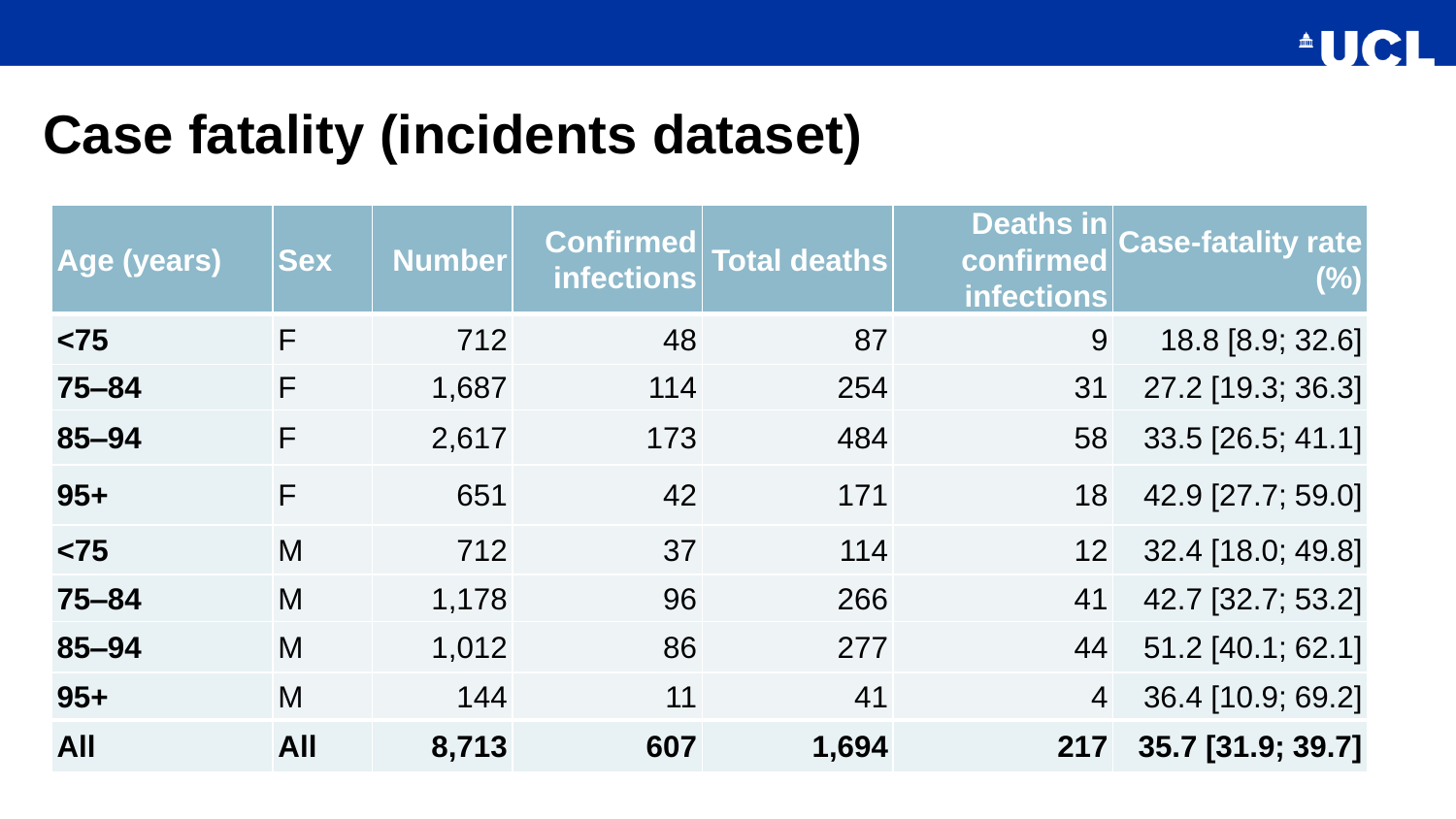

#### **Kaplan-Meier estimates of survival**



#### **ASYMPTOMATIC RESIDENTS 15/133 (11.3%) deaths**

#### **SYMPTOMATIC RESIDENTS 202/474 (42.5%) deaths**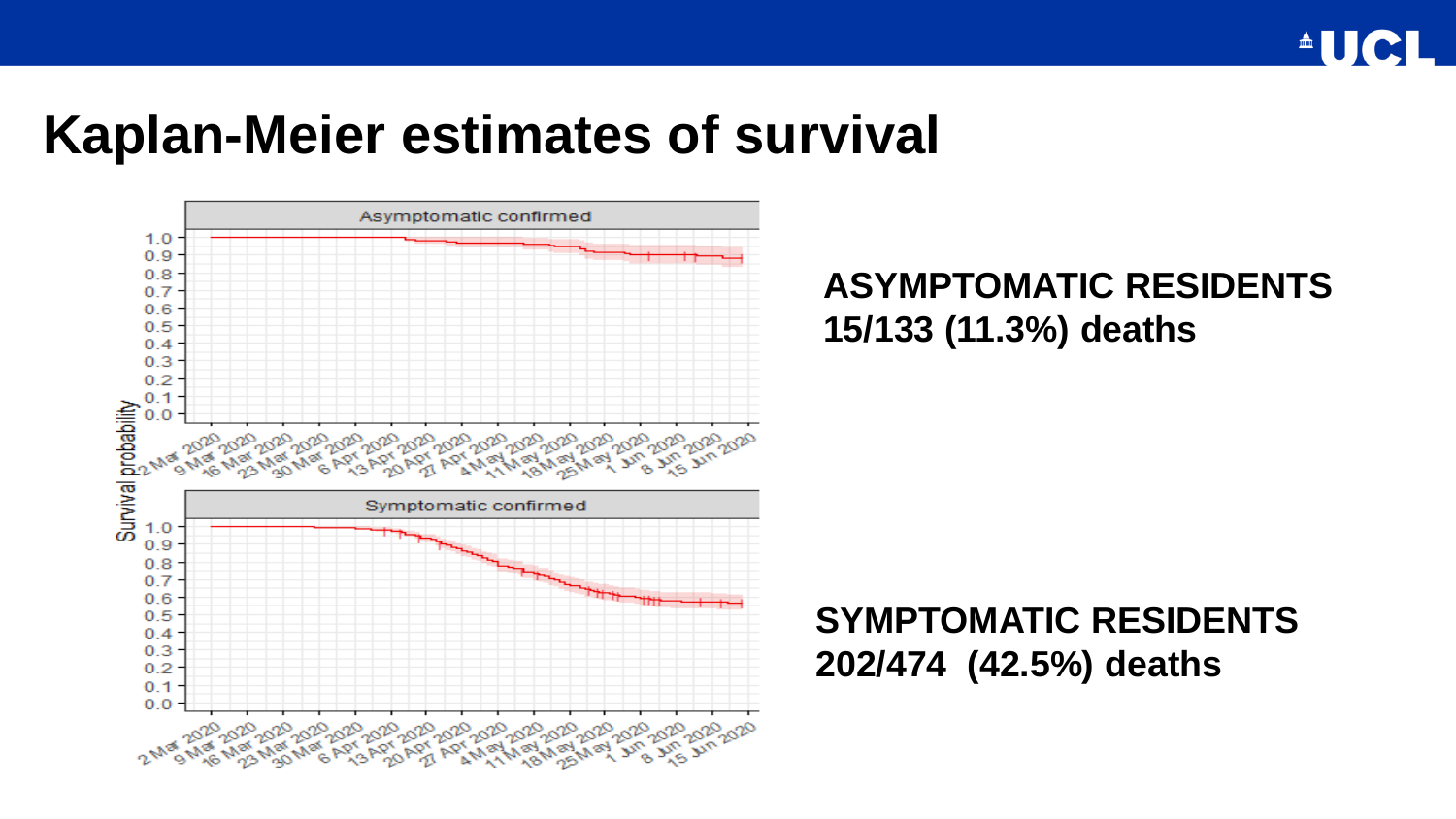### **Conclusions**

- 1 in 5 residents had symptoms of infection during the pandemic highly likely burden of infection substantially underestimated (lack of testing, asymptomatic infection)
- Extremely high case fatality (comparable to data from other countries)
- Mortality in symptomatic confirmed much greater than mortality in asymptomatic confirmed cases
- Active surveillance system provided unique insight into burden of symptomatic infection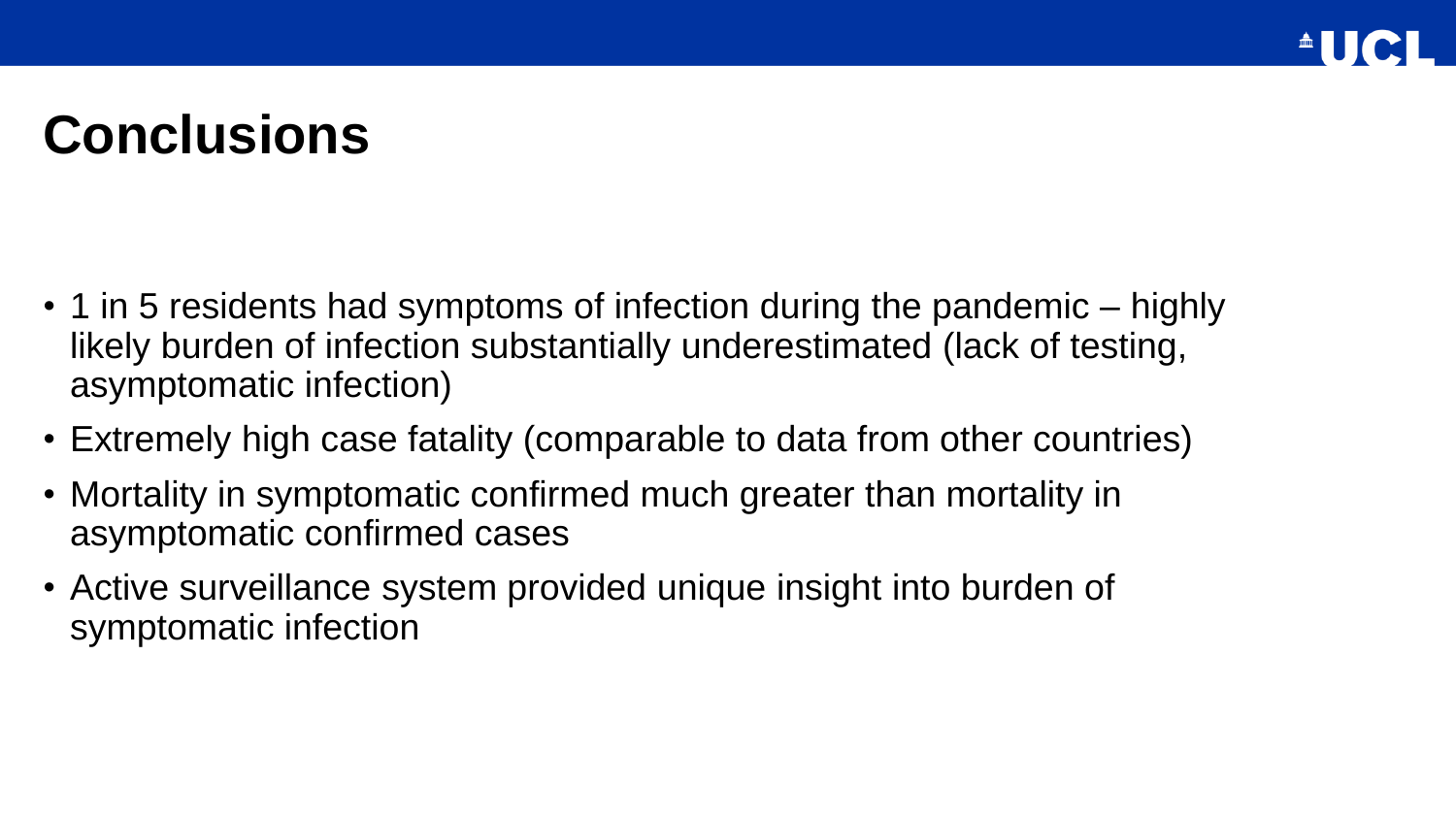

#### **Future research in care homes**

- Feasible to extract and rapidly analyse data from care home providers BUT:
- Difficult to access reliable individual-level data
- Depends on strong collaboration/trust between Provider and research team
- Datasets are complex so it is essential to understand their limitations
- Working with care home chains is easier, but unlikely that findings are generalizable across the sector